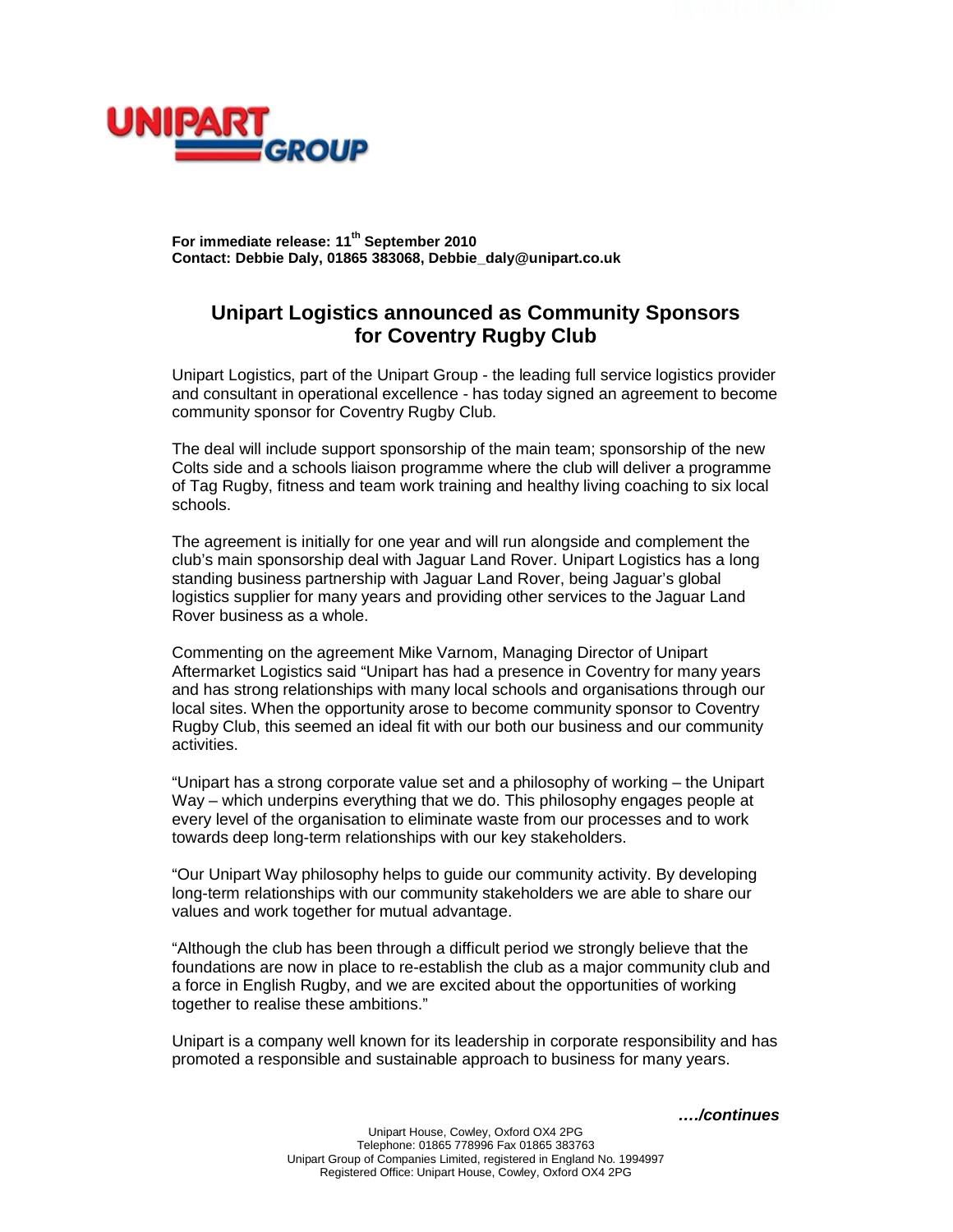Unipart is an active member of Business in the Community, achieving platinum status in the BITC's 2010 Corporate Responsibility Index - the UKs leading benchmark for responsible businesses. Unipart also achieved the Carbon Trust Standard in 2010, which recognises companies which have taken direct and genuine action to measure, manage and reduce their carbon emissions, rather than paying to off-set their emissions.

*- ends -*

## **Picture caption:**

Left to Right: Mike Varnom, MD of Unipart Aftermarket Logistics; Ioan Thomas Daniels, Unipart Logistics; Lee Parry Coventry Rugby Club player; Phil Maynard Director of Rugby CRFC; Chris Gregory, Deputy Chairman CRFC; Andrew Carpenter, Board Member CRFC; Paul Brooks, Sales Director Unipart Logistics.



*A high resolution version of this photo is available from debbie\_daly@unipart.co.uk*